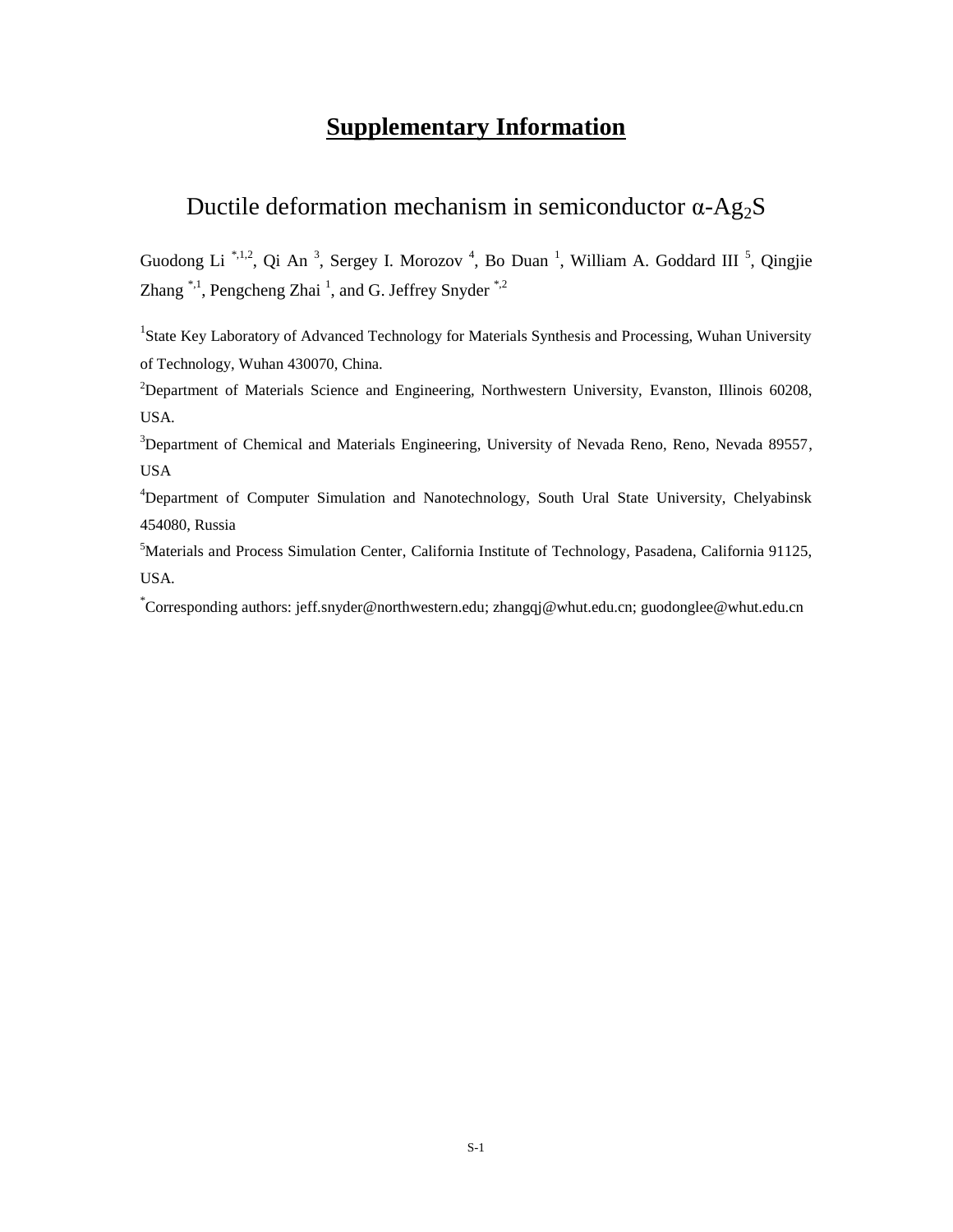**Deformation mechanism of α-Ag2S under pure shear load along the (100)[00-1] slip system**



**Fig. S1 Deformation mechanism of α-Ag2S under pure shear load along the (100)[00-1] slip system.** (a) The intact structure. (b) Atomic structure at 0.322 shear strain, before the structural failure. (c) Atomic structure at failure strain of 0.334. (d) The typical bond lengths (Ag3-S2, Ag3-S1, and Ag1-S1) as a function of shear strain. The breakage of the Ag3-S2 bond leads to the slip between stacked Ag-S frameworks, giving rise to the failure of α-Ag2S for shearing along (100)[00-1].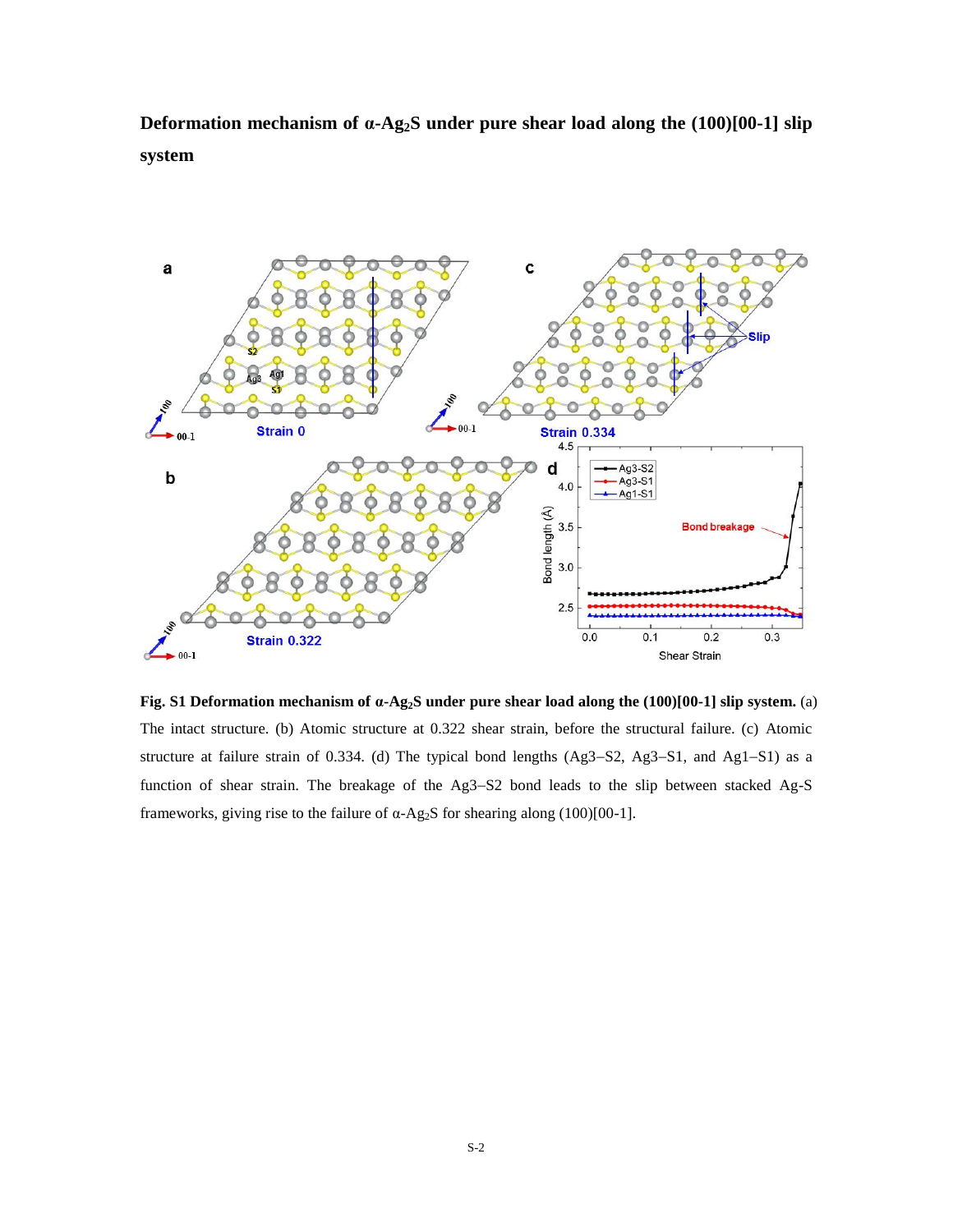**Deformation mechanism of α-Ag2S under uniaxial tensile load along the [100] direction**



**Fig. S2 Deformation mechanism of α-Ag2S under uniaxial tensile load along the [100] direction.** (a) The intact structure. (b) Atomic structure at 0.149 tensile strain, at which the Ag5-S1 bond breaks while the Ag6–S3 bond recovers. (c) Atomic structure at failure strain of  $0.270$ . (d) The typical bond lengths (Ag5-S1, Ag3-S1, Ag1-S1, Ag3-S2, and Ag6-S3) as a function of tensile strain. The softening and breakage of the Ag5-S1 bond leads to the structural softening from 0.104 to 0.149 tensile strain (Fig. 2a). While recovery of the Ag6–S3 bond further couples the stacked Ag-S frameworks (Fig. S2b), leading to the plastic deformation of α-Ag2S with further increasing tensile strain. At 0.27 failure strain, the breakage of the Ag3–S2 bond leads to the failure of α-Ag<sub>2</sub>S along the [100] tension.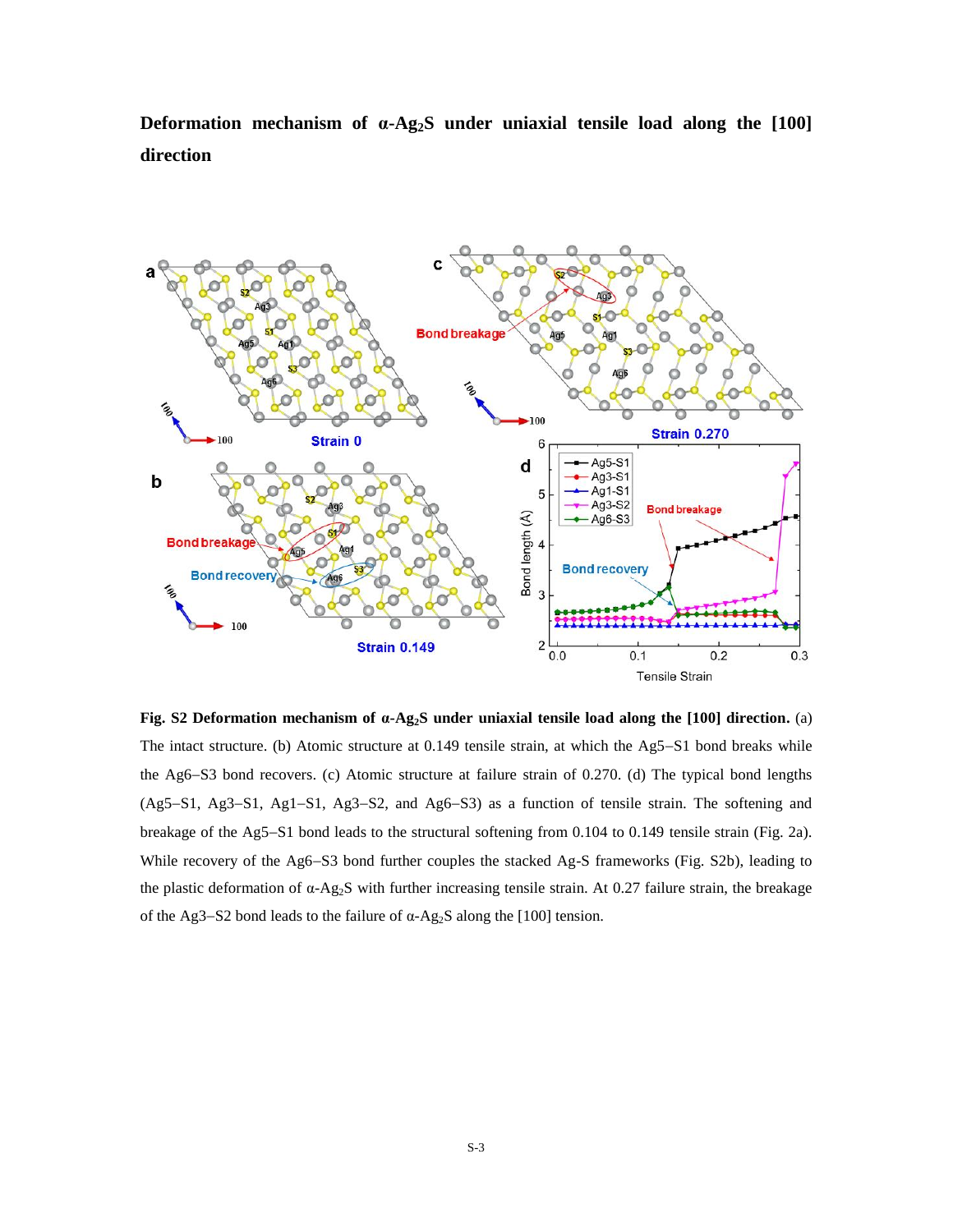**Bond-responding response of α-Ag2S under biaxial shear load along the (100)[010] system**



**Fig. S3 Bond-responding response of α-Ag2S under biaxial shear load along the (100)[010] system.** (a) The intact atomic structure shear along  $(100)[010]$  system. (b,c) The typical bond lengths  $(Ag5-S1,$  $Ag1-Ag5$ ,  $Ag2-S1$ ,  $Ag1-S1$ , and  $Ag3-S1$ ) against shear strain (b) under biaxial shear load and (c) under pure shear load. Under biaxial shear and pure shear loads, α-Ag2S exhibits the similar bond-responding response: The Ag1-Ag5 bond reforming strengthens the material, holding the stacked Ag-S frameworks together and remaining the structural integrity. The breakage of the Ag2-S1bond leads to the failure. These bond-responding responses well explains the similar stress responses under biaxial shear and pure shear load, as shown in Fig. 6.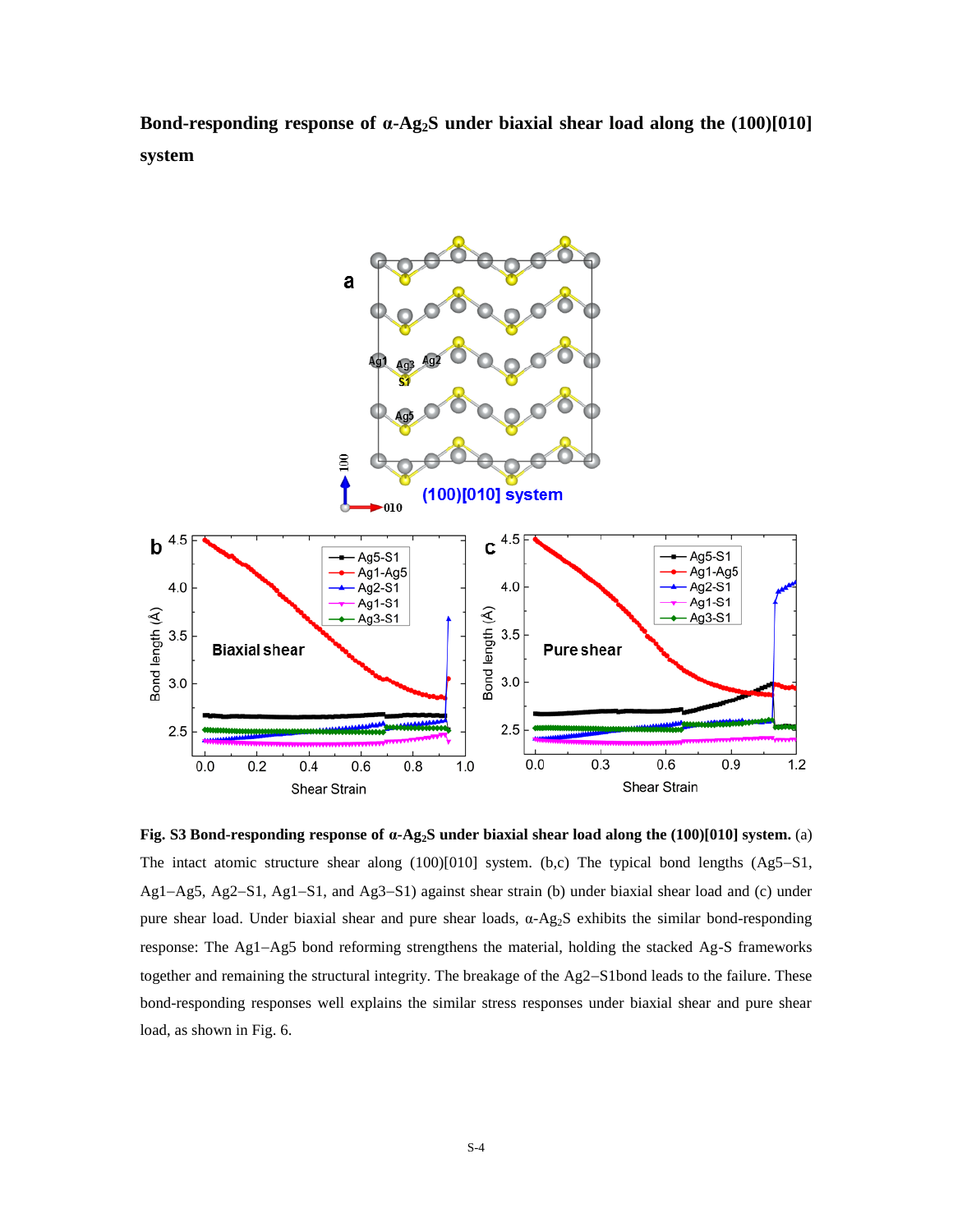## **The detailed deformation simulation setups**

 To simulate quasi-static mechanical loading process, we applied pure shear and uniaxial tensile deformations on  $\alpha$ -Ag<sub>2</sub>S by imposing the shear or tensile strain on a particular system while allowing structural relaxation along the other five strain components.<sup>1</sup>

 To obtain stress-strain curves, a small shear strain was applied sequentially to the supercell configuration relaxed in the previous step. We predefined a 1% level of strain as the small strain increment for each deformation step. This stress – strain curve was used to obtain the ideal shear strength, and to determine the deformation modes responsible for ductility in single crystalline α- $Ag<sub>2</sub>S$ .

 The biaxial shear deformation was also examined to mimic the stress conditions in Vickers indentation experiments. Here we considered a biaxial stress distribution beneath an indenter with a shear stress ( $\sigma_{xz}$ ) and a normal compressive stress component ( $\sigma_{zz}$ ). They are constrained as  $\sigma_{z} = \sigma_{z} \tan \phi$ , where  $\phi = 68^{\circ}$  is the centerline-to-face angle for a Vickers indenter.<sup>2</sup>

 The residual stresses for relaxation along the other strain components both in pure shear, uniaxial tensile and biaxial shear deformations are all less than 0.1 GPa. This relaxation method has been proved to be an effective tool to shed lights on the intrinsic deformation mechanism at the atomic scale.<sup>3</sup>